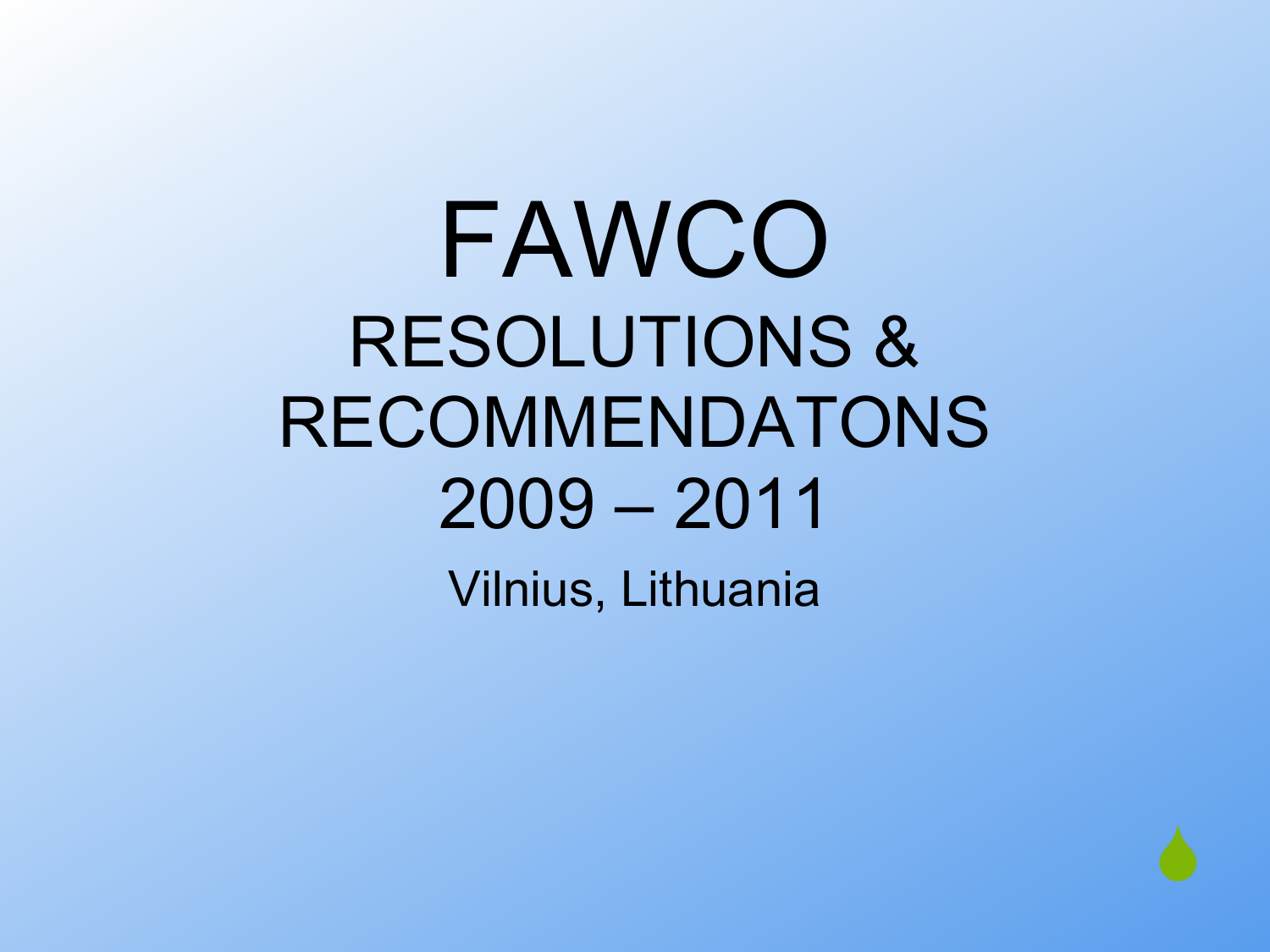FAWCO Resolutions & Recommendations are adopted at Biennial Conferences. Practical in implementation, Resolutions & Recommendations serve as guidelines for FAWCO and Member Club action for the next two-year term. Recommendations are generally influenced by current world problems, issues affecting overseas Americans, and FAWCO's ongoing concern for global issues on education, health, environmental awareness and human rights, especially the rights of women and children.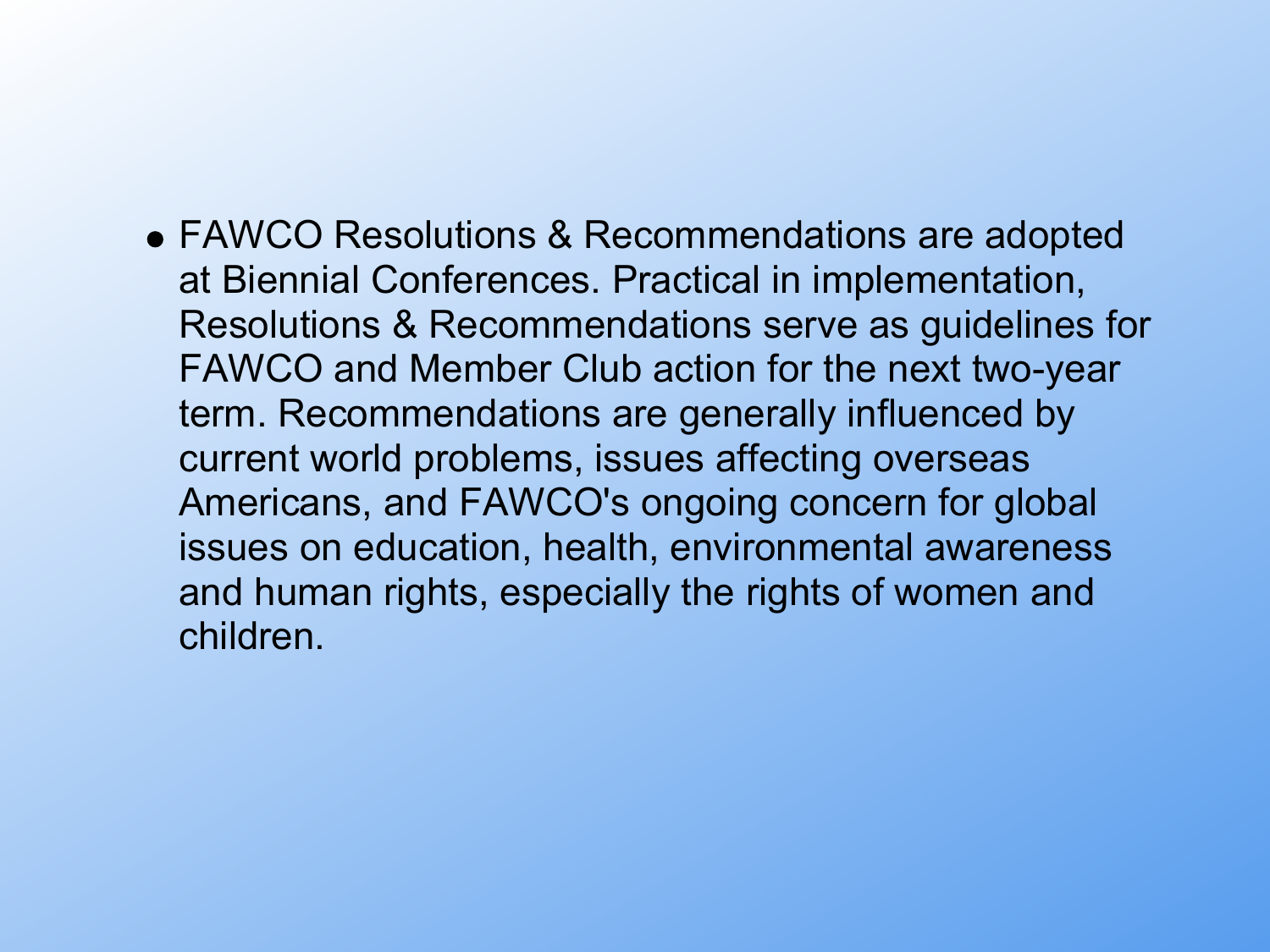## **I. RESOLVED: to work to improve conditions for Americans living, working and retiring overseas. RECOMMENDED:**

- **1.1** Explore means by which overseas American citizens can be effectively represented in Washington, D.C, including, but not limited to, working with the bi-partisan and bi-cameral Americans Abroad Caucus.
- **1.2** Work to abolish the double taxation liability for overseas American citizens.
- **1.3** Work on the means to obtain reliable statistics on the civilian American population living overseas.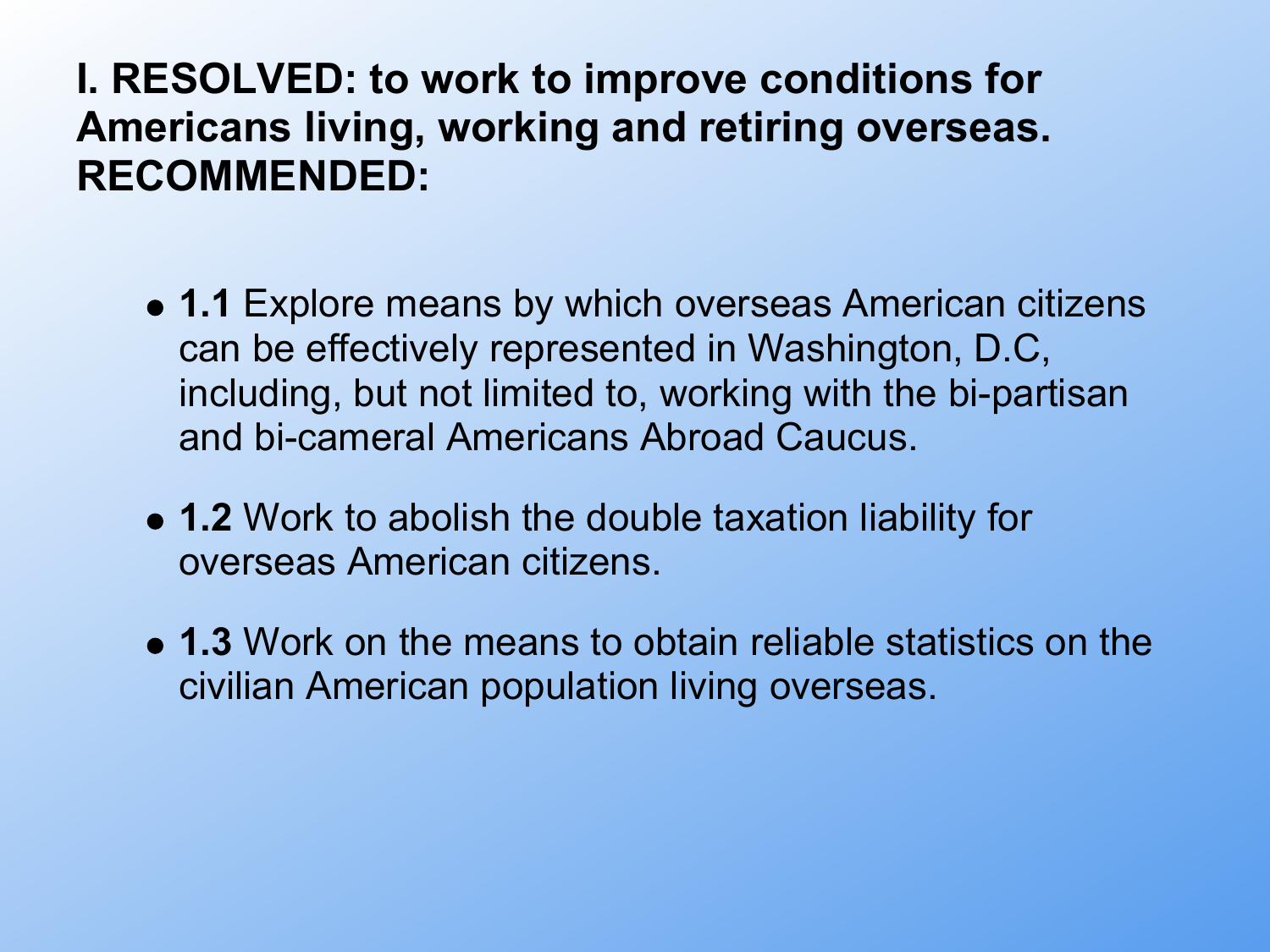- **1.4** Champion American citizenship rights by monitoring changes in laws to protect against possible loss of American nationality, or other citizenship issues such as inequalities in the rights of children, either born or adopted abroad, whose parents are American citizens.
- **1.5** Work with the Alliance for Military and Overseas Voting Rights (AMOVR) to ensure easier and more secure overseas voting procedures; support the implementation of the Help America Vote Act of 2002; work with the Overseas Vote Foundation to facilitate voting from overseas; encourage member clubs to actively disseminate overseas voter registration information.
- **1.6** Continue to support the Vienna Convention on Consular Relations, particularly Article 36 on the right to consular information, notification and access.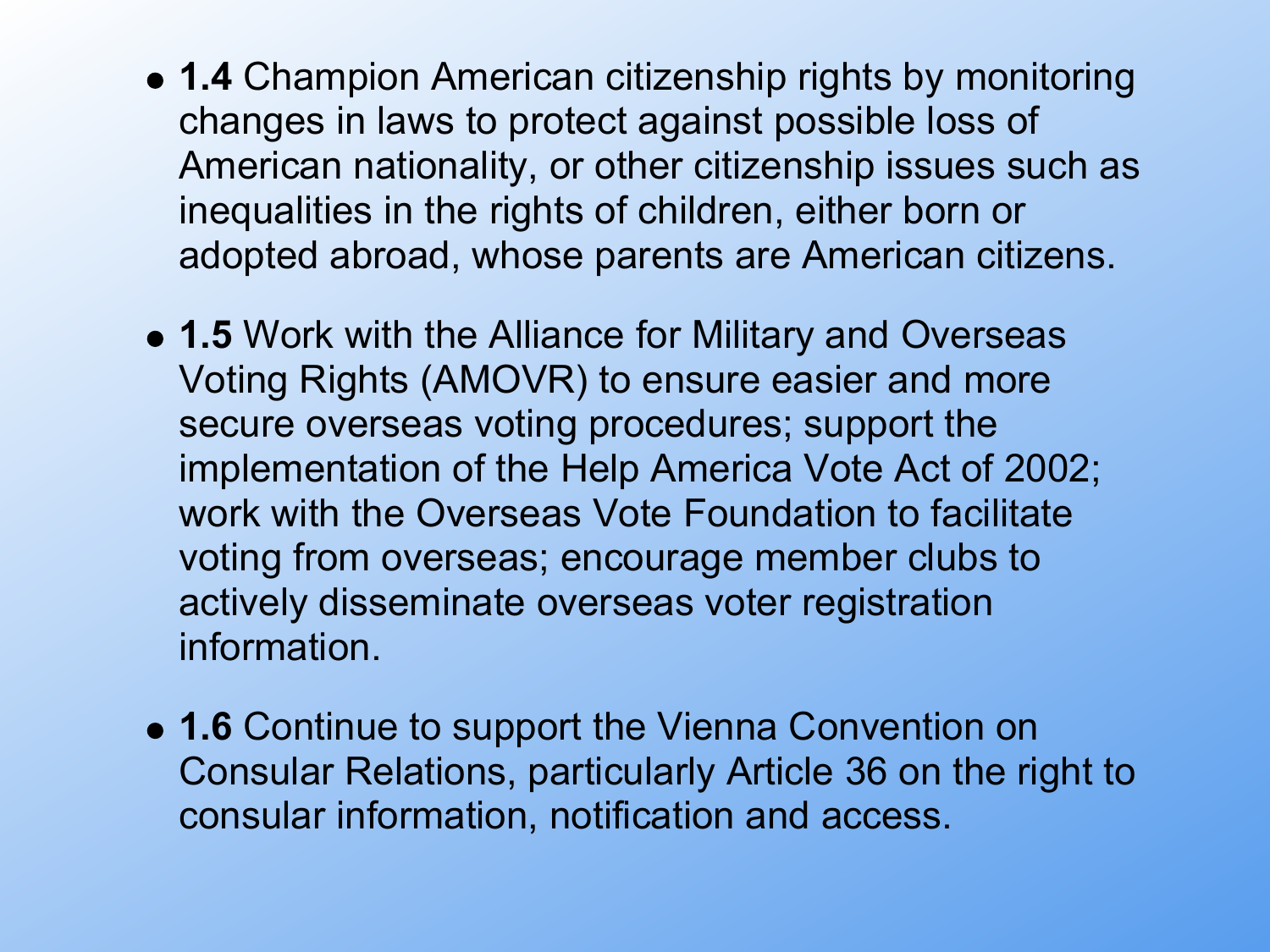**II. RESOLVED: to encourage FAWCO members to promote human rights, welfare, and the human and natural environment, with a special focus on the most vulnerable women and children, through awareness and education. RECOMMENDED:**

- **2.1** Continue to work through the United Nations for children's rights by supporting the Convention on the Rights of the Child (CRC), and for women's rights by supporting the Convention on the Elimination of All Forms of Discrimination Against Women (CEDAW).
- **2.2** Take up the global challenge for reducing poverty and improving lives by supporting and promoting the UN Millennium Development Goals\*, most specifically the eradication of malaria.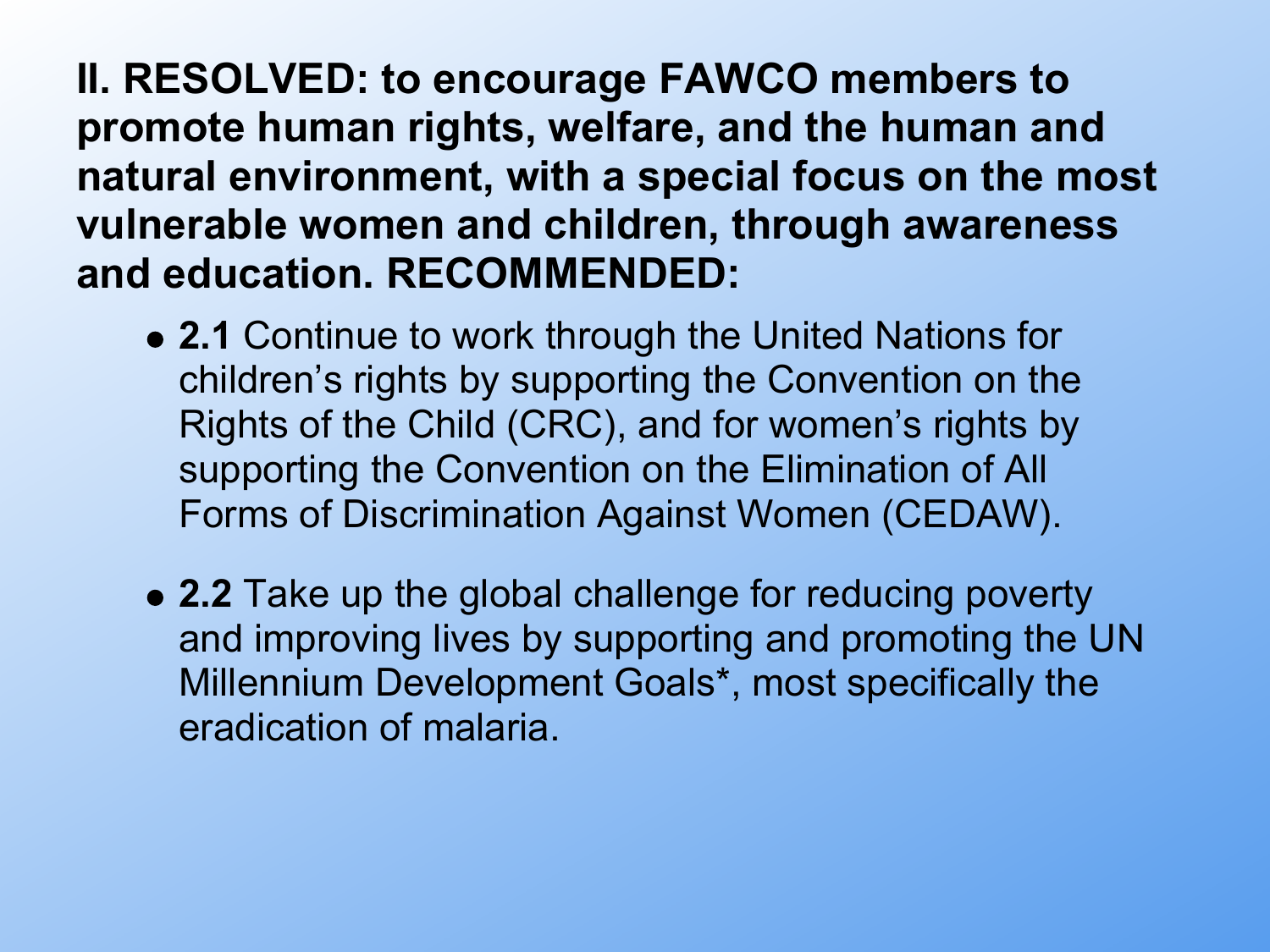- **2.3** Affirm a person's right to accurate information about reproductive and sexual health, including HIV/AIDS and other sexually transmitted diseases; support health education programs aimed at preventing, controlling and treating diseases; publish information on cardiovascular disease, cancer and other health issues.
- **2.4** Support efforts to protect women and children in abusive and conflict situations; promote awareness of practices harmful to women.
- **2.5** Contribute to educational needs, especially for dualnational children and those who learn differently; support universal primary school education and the education of women.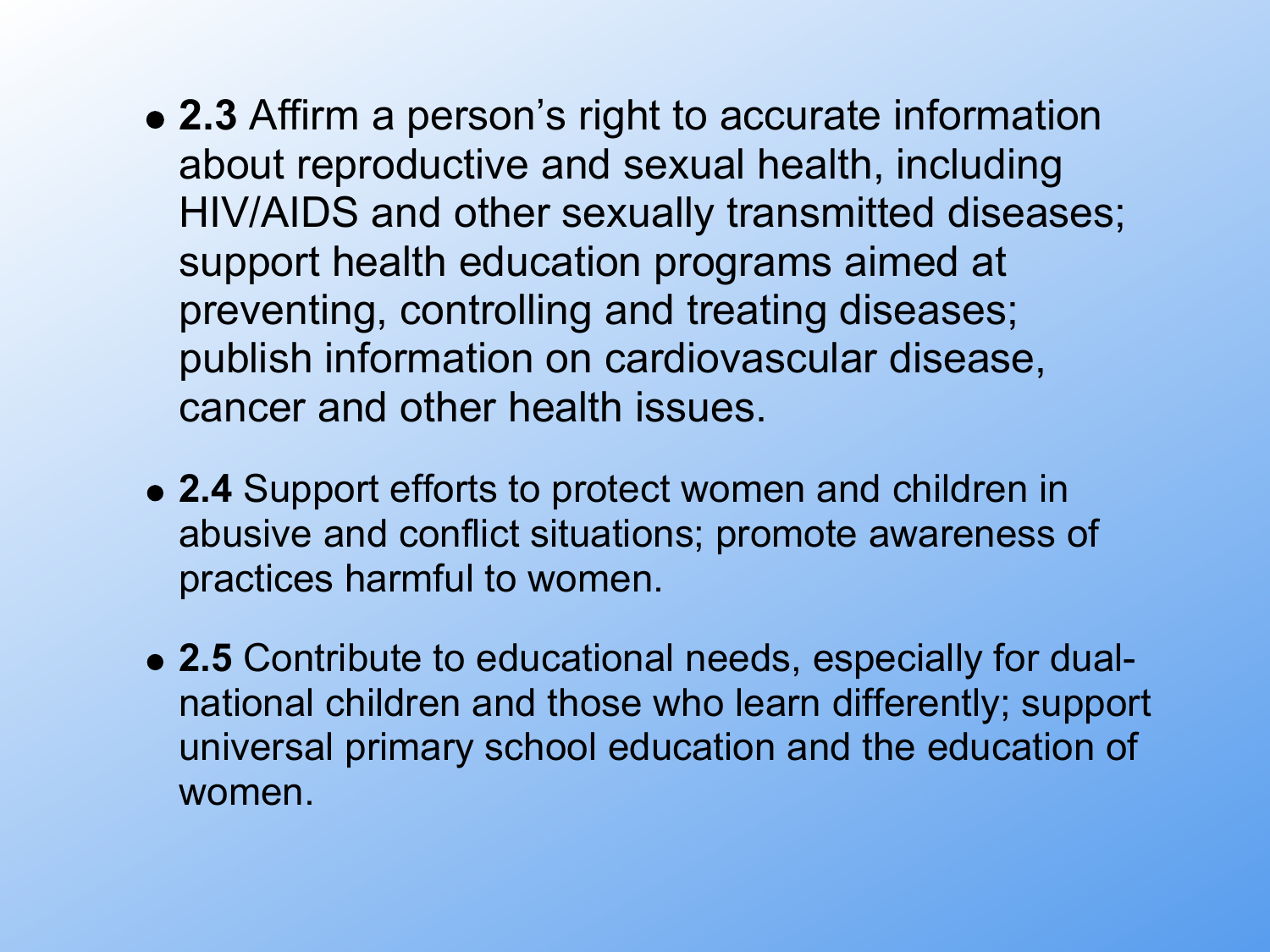- **2.6** Promote active aging; disseminate information on health, finance, care and security for those growing older.
- **2.7** Raise awareness of the dangers and implications of substance abuse; provide information about available treatment resources.
- **2.8** Assist and encourage member clubs in projects that benefit the environment, especially those that help reduce global warming, including carbon-neutral travel and green measures at home and at FAWCO Conferences.